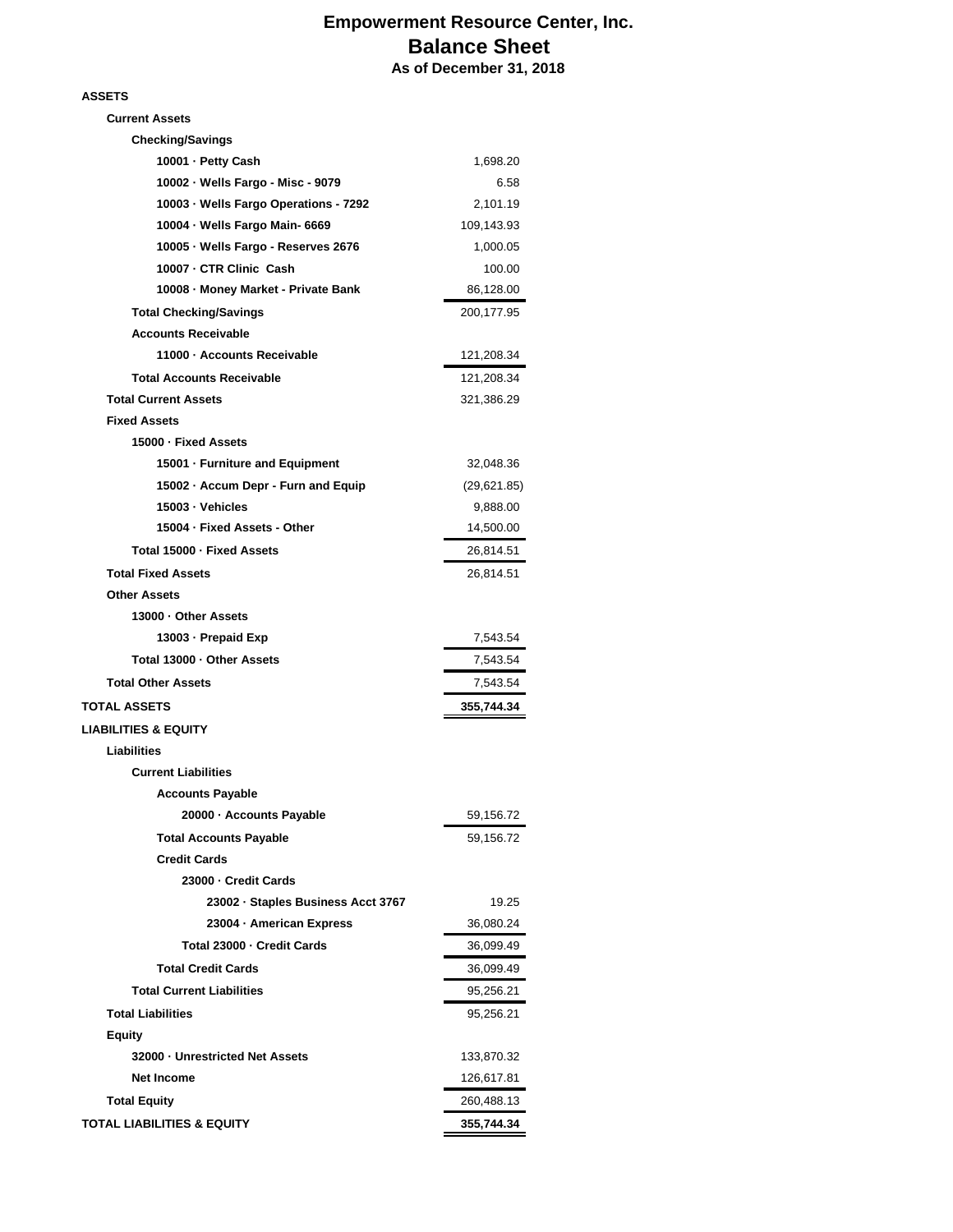## **Empowerment Resource Center, Inc. Profit & Loss January through December 2018**

**Ordinary Income/Expense**

| Income                                  |              |
|-----------------------------------------|--------------|
| 43000 - Foundation and Trust Grants     | 151,083.66   |
| 43300 - Direct Public Grants            | 2,500.00     |
| 43400 - Direct Public Support           | 14,046.09    |
| 43500 · Charitable Donations            | 8,818.10     |
| 44500 - Federal Grants - DIRECT         | 1,164,873.00 |
| 44550 - Federal Grants - INDIRECT       | 65,299.35    |
| 44600 - Local County Grants             | 60,397.41    |
| 44700 · State Grants                    | 21,570.43    |
| 44800 - Indirect Public Support         | 350.41       |
| 47220 - Clinical Services               | 393,094.60   |
| <b>Total Income</b>                     | 1,882,033.05 |
| <b>Gross Profit</b>                     | 1,882,033.05 |
| <b>Expense</b>                          |              |
| 51000 · Payroll Expense                 | 1,040,826.04 |
| 60900 - Business Expenses               | 974.18       |
| 62100 - Contract Services               | 179,141.84   |
| 62800 · Facilities and Equipment        | 176,443.71   |
| 63000 · Program Expense - Participants  | 11,409.93    |
| 64000 · Clinical Expenses               | 219,580.27   |
| 65000 · Operations                      | 81,916.59    |
| 65045 · Program Expenses and Supplies   | 1,348.73     |
| 65100 Other Types of Expenses           | 5,780.32     |
| 65120 · Insurance                       | 12,808.77    |
| 68300 · Travel and Meetings             | 25,611.56    |
| <b>Total Expense</b>                    | 1,755,841.94 |
| <b>Net Ordinary Income</b>              | 126,191.11   |
| <b>Other Income/Expense</b>             |              |
| <b>Other Income</b>                     |              |
| 46000 · Interest-Savings, Short-term CD | 426.70       |
| <b>Total Other Income</b>               | 426.70       |
| <b>Net Other Income</b>                 | 426.70       |
| Net Income                              | 126,617.81   |